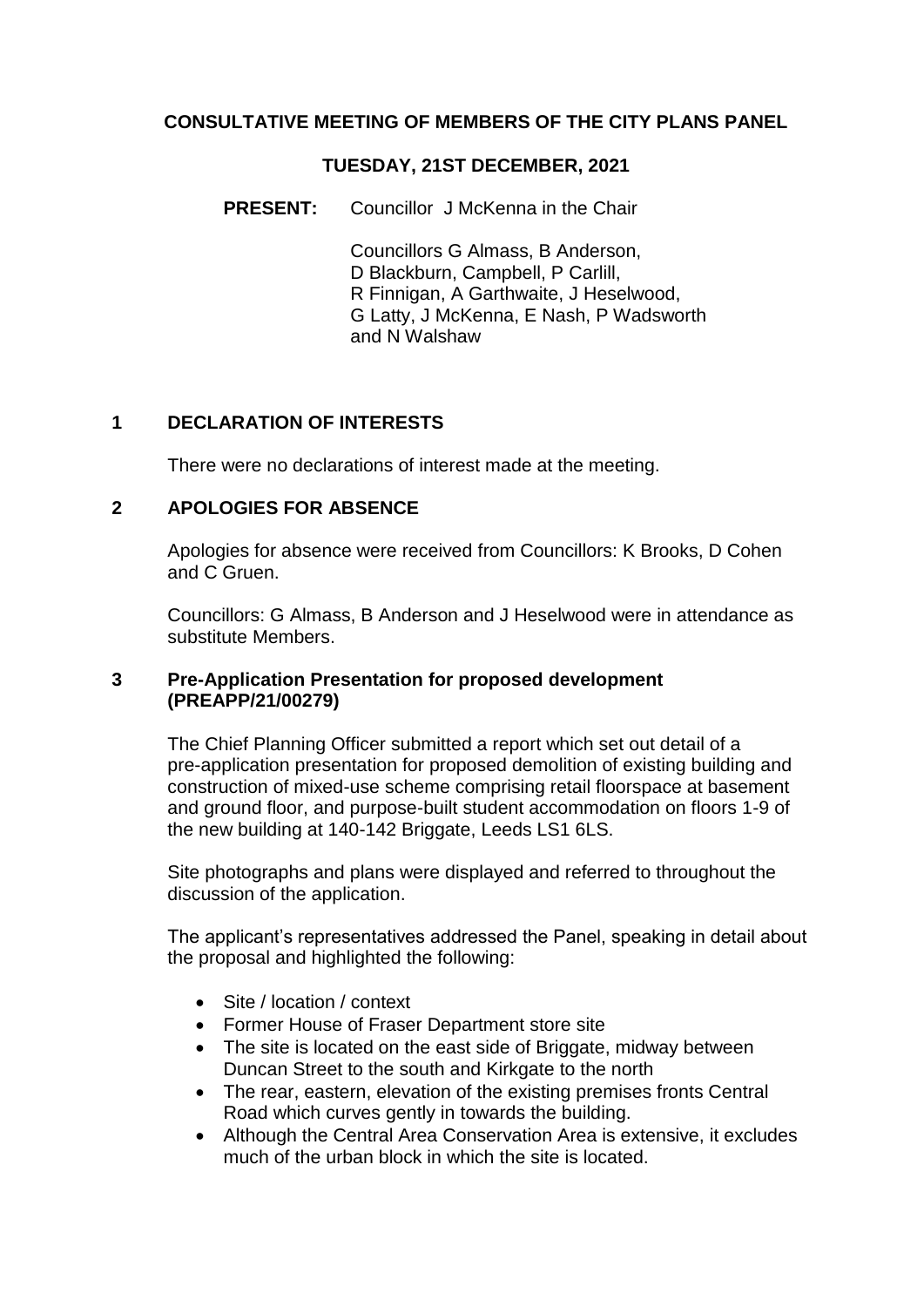- This development would meet the need for purpose-built student accommodation within a city centre asset and would regenerate the area caused by the decline in large retail store demand
- Comments had been received from the Leeds Civic Trust, who were generally in support of the proposal
- The proposal The existing block would be demolished, and a new building would be constructed - mixed-use scheme comprising retail floorspace at basement and ground floor and purpose-built student accommodation on floors 1-9 of the new building. Upper floors to be set back, the building creates a natural sweep along the Central Road elevation
- Retail floorspace (3,272sqm) at basement and ground floor level and 368 bedspaces in purpose-built student accommodation (PBSA) in the floors above. All apartments meet emerging space standards
- Well-designed internal amenity space, external roof top amenity space wellbeing gardens/ terraces
- The building height and massing would not compromise key views
- Materials Grey stone, zinc, bronze anodised aluminium to base, extensive glazing (Dark materials to base, lighter as the building rises)
- It is intended the building would achieve BREEAM excellent rating
- Use of low carbon technologies
- Car free development
- Building Management Plan
- Public realm to be enhanced and extended
- Building to be future proofed for alternative uses
- Redevelopment of the site would regenerate the area and address antisocial issues

Members raised the following questions to the developer's representatives:

- There was Blue Badge parking in the area, would this be retained or located elsewhere
- The start of the student year, how would arrivals be managed
- The size of the cluster bedrooms appears to be very small at 12.5sqm
- Could you elaborate further on your comment that purpose-built student accommodation frees up housing stock in traditional student areas – Keen to see any evidence you may have.

In responding to the issues raised the developer's representatives said:

- Members were informed that the intention was to retain or replace the Blue Badge parking
- Members were informed that student drop-offs and pick-ups would be delivered by a Building Management Plan based on using the existing nearby multi-storey carparks and allotting arrival times.
- The size of the cluster bedrooms conformed with the council's emerging space standards and provided sufficient comfort to students
- An expert on student demography studies had been engaged to look at the freeing up of traditional student housing and the conversion back to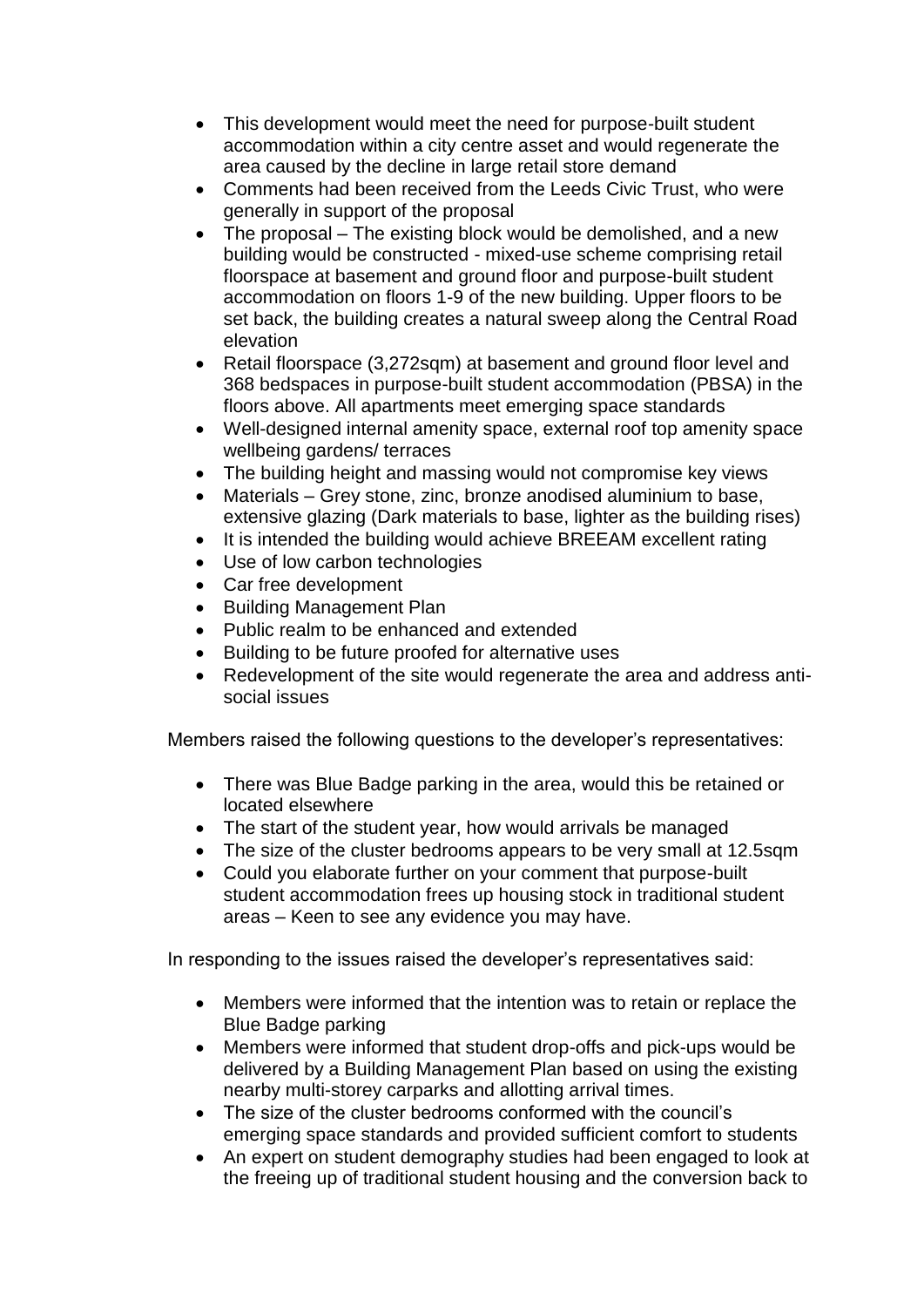family accommodation. The principle was right, but the analysis for Headingley had yet to be completed. The information would be shared with Members once it became available.

In offering comments, Members raised the following issues:

- Members were generally supportive of the proposal; the proposed design was welcomed, and Members were supportive about the principle of retaining a retail shopping frontage to the ground floor with residential accommodation above
- Members welcomed the proposed mixed use suggesting it would regenerate the area and create greater footfall
- Further details were required around the use of materials, the supply of sample panels would be useful
- There was some concern about the design of the upper floors, which appeared to be an "after-thought"
- One Member suggested the Central Road frontage (the Crescent) appeared too dominant, the reveals and horizontals were too deep, a lighter touch was required
- The mature tree(s) should be retained
- Members expressed a preference for smaller commercial units on Central Road to be in keeping with existing commercial/ retail units on the opposite side of the road

In offering comments on the officers' questions in the report:

- Members were of the view that the proposed redevelopment of the site for retailing and student accommodation was acceptable in principle
- Subject to confirmation of detailed proposals Members were supportive of the approach towards living conditions for the student accommodation
- The proposed scale and form of development was generally acceptable
- Members considered the development's proposed provisions for transportation and accessibility were acceptable
- Subject to confirmation of details, Members were supportive of the approach to sustainable development

The Chair thanked the developers for their attendance and presentation suggesting that Members appeared to be generally supportive of the development.

# **RECOMMENDED –**

(i) To note the details contained in the pre-application presentation